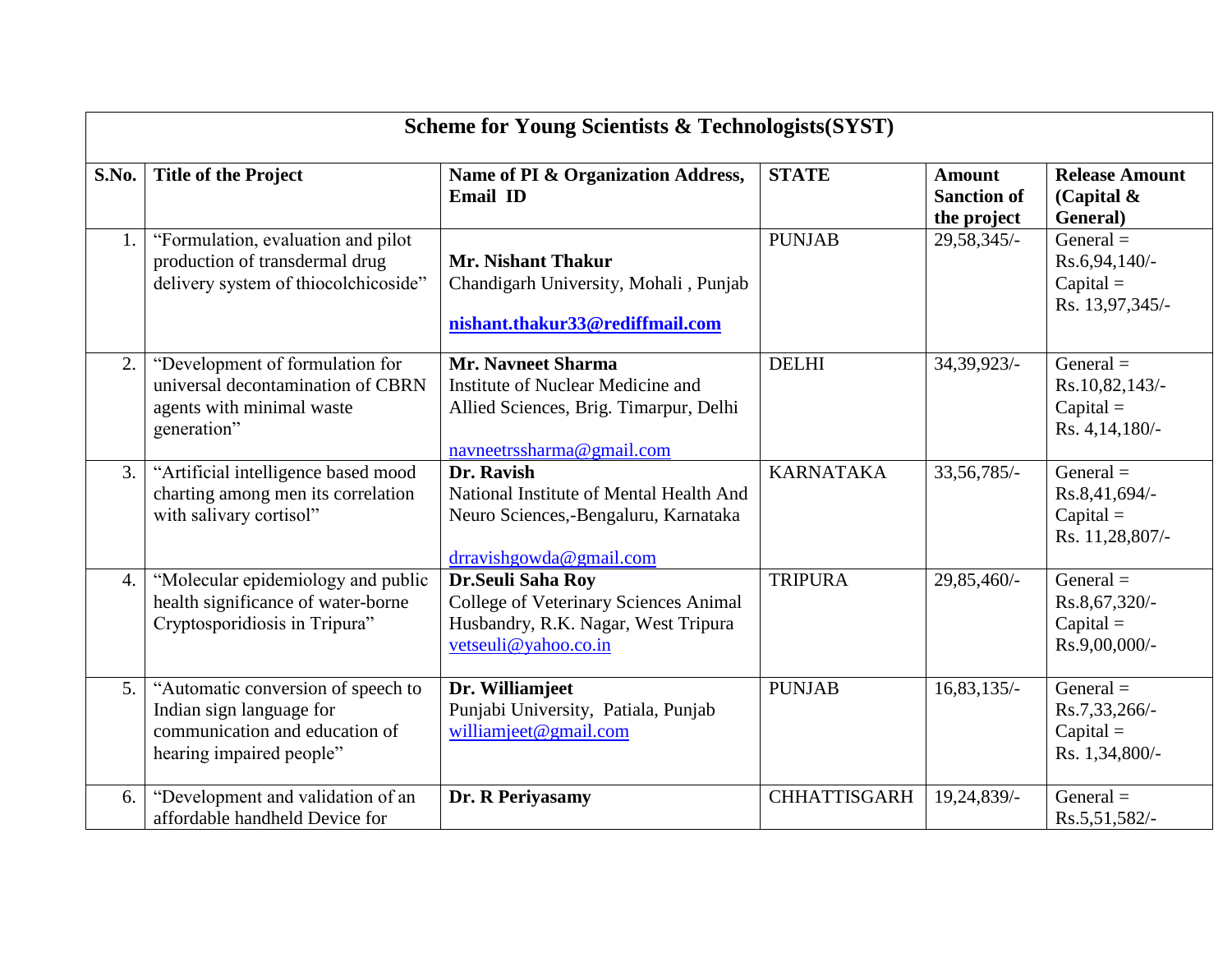|     | diagnosing compressive neuropathy<br>by two point discrimination test in<br>diabetic subject"                          | NIT Raipur, G E Road, Raipur<br>rperiya.bm@nitrr.ac.in                                                                                                                    |                                |               | $Capital =$<br>Rs. 3,31,397/-                                  |
|-----|------------------------------------------------------------------------------------------------------------------------|---------------------------------------------------------------------------------------------------------------------------------------------------------------------------|--------------------------------|---------------|----------------------------------------------------------------|
| 7.  | "Development and pre-clinical<br>studies of novel hepato-protective<br>and adaptogenic nutraceutical<br>formulation"   | Dr. T P Ijinu<br>Amity Institute for Herbal and Biotech<br>Products Development,<br>Thiruvananthapuram, Kerala<br>ijinutp@gmail.com                                       | <b>TAMIL NADU</b>              | 41, 37, 592/- | General $=$<br>Rs.12,08,144/-<br>$Capital =$<br>Rs.10,81,448/- |
| 8.  | "Pro-adjuvant polymer-based<br>dissolvable microneedles for<br>transdermal sustained delivery of<br>vaccines"          | <b>Dr.Suman Pahal</b><br>Institute for Stem Cell Biology and<br>Regenerative Medicine in Stem,<br>Bangalore, Karnataka<br>sumanpahal@instem.res.in                        | <b>KARNATAKA</b>               | 31,75,300/-   | General $=$<br>Rs.9,83,100/-<br>$Capital = Nil$                |
| 9.  | "Rectification of adipose stem cell<br>dysfunction in osteoarthritis for<br>autologous stem cell therapy"              | Dr. Sugata Hazra<br>IIT Kanpur, Kanpur, Uttar Pradesh<br>sugata.hazra@gmail.com                                                                                           | <b>UTTAR</b><br><b>PRADESH</b> | $31,78,125/-$ | General $=$<br>Rs.11,04,575/-<br>$Capital = Nil$               |
| 10. | "Design and synthesis of novel<br>dihydropteroate synthase inhibitors<br>for the treatment of microbial<br>infections" | <b>Dr.Rupinder Kaur Gill</b><br>ISF College of Pharmacy-Moga<br>rupinder.pharmacy@gmail.com                                                                               | <b>PUNJAB</b>                  | 26,86,520/    | General $=$<br>Rs.6,84,000/-<br>$Capital =$<br>Rs. 8,00,000/-  |
| 11. | "Sustainable utilization of the seeds"<br>of Garcinia species from the Western<br>Ghats"                               | Dr.Priya Rani M<br>Jawaharlal Nehru Tropical Botanic<br>Garden and Research Institute<br>(JNTBGRI), Palode,<br>Thiruvananthapuram, Kerala<br>$\pi$ iyajyothym@yahoo.co.in | <b>TAMIL NADU</b>              | 31,86,600/-   | General $=$<br>Rs.10,40,000/-<br>$Capital =$<br>Rs. 90,000/-   |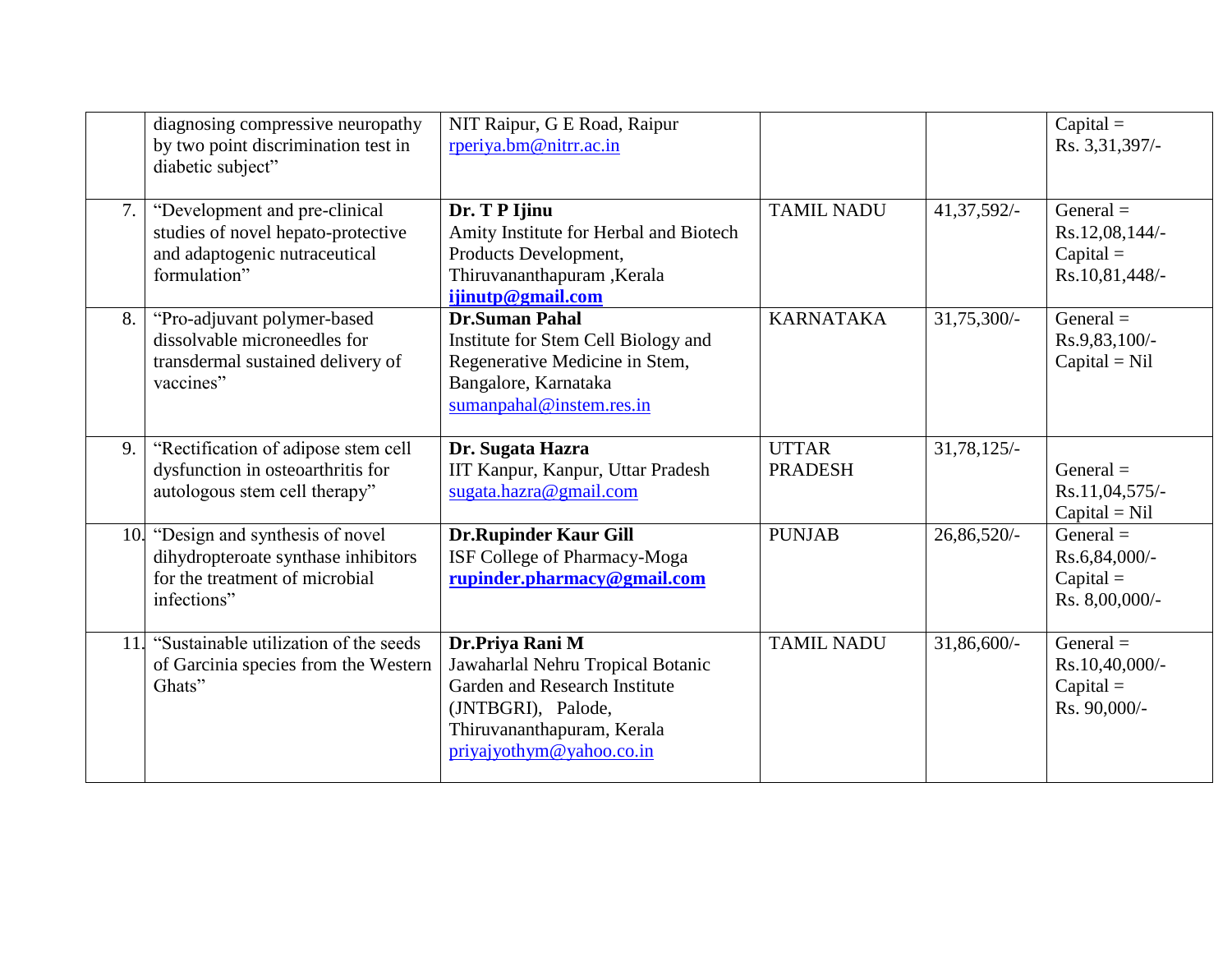|     | 12. "Fabrication of a lab-on-a-chip<br>device for the Point of care testing of<br>Hemoglobin"                               | <b>Dr.Suneesh PV</b><br>Amrtia School of Engineering, Amrita<br>Vishwa Vidyapeetham, Amritanagar<br>suneesh $7285@$ gmail.com | <b>TAMIL NADU</b> | 31, 67, 338/- | General $=$<br>Rs.9,59,120/-<br>$Capital =$<br>Rs. 1,31,198/- |
|-----|-----------------------------------------------------------------------------------------------------------------------------|-------------------------------------------------------------------------------------------------------------------------------|-------------------|---------------|---------------------------------------------------------------|
|     | 13. "Utilization of <i>Kinnow</i> for value<br>added product development for<br>sustainable growth of<br>Kinnowgrowers"     | Mr. Sukhvinder Singh<br>Maharaja Ranjit Singh Punjab<br>Technical University-Bathinda, Punjab<br>kawsandhu@rediffmail.com     | <b>PUNJAB</b>     | 26,32,900/-   | General $=$<br>Rs.7,10,800/-<br>$Capital =$<br>Rs. 6,00,000/- |
|     | 14. "Potable water intervention for the<br>tribal communities in North East"                                                | Dr. Rimai Joy<br>Ardent Foundation (DSIR SIRO)-Ng.<br>Ngaeophung, Phungreitang West<br>Unkhrul, Manipur<br>rimaijoy@gmail.com | <b>MANIPUR</b>    | $34,09,120/-$ | General $=$<br>Rs.7,68,920/-<br>$Capital =$<br>Rs.20,79,220/- |
| 15. | "Development of integrated hand-<br>held biosensor for precise detection<br>of E.Coli pathogen in fruits and<br>vegetables" | Dr. Karthikeyan Rajasundaram<br>Tamil Nadu Agricultural University,<br>Coimbatore, Tamilnadu<br>eeekar@gmail.com              | <b>TAMIL NADU</b> | $38,59,637/-$ | General $=$<br>Rs.12,13,876/-<br>$Capital =$<br>Rs.4,78,761/- |
|     | 16. "Design and development of cold<br>mill for spices"                                                                     | Dr. Arun Kumar T V<br>Indian Agricultural Research Institute,<br>New Delhi<br>arun.agrilengg@gmail.com                        | <b>NEW DELHI</b>  | $30,25,168/-$ | General $=$<br>Rs.6,53,228/-<br>$Capital =$<br>Rs.12,87,140/- |
|     | 17. "Rapid detection of quality protein<br>maize for increased farmer<br>remuneration"                                      | Dr. Alla Singh<br>Indian Institute of Maize Research,<br>Ludhiana, Punjab<br>alla.singh@icar.gov.in                           | <b>PUNJAB</b>     | 29,37,942/-   | General $=$<br>Rs.8,48,953/-<br>$Capital =$<br>Rs.4,97,949/-  |
| 18. | "Development of organic fertilizer<br>from agricultural and nonedible oil                                                   | Dr.Rachana Jain                                                                                                               | <b>DELHI</b>      | 28,94,410/-   | General $=$<br>Rs.9,00,685/-                                  |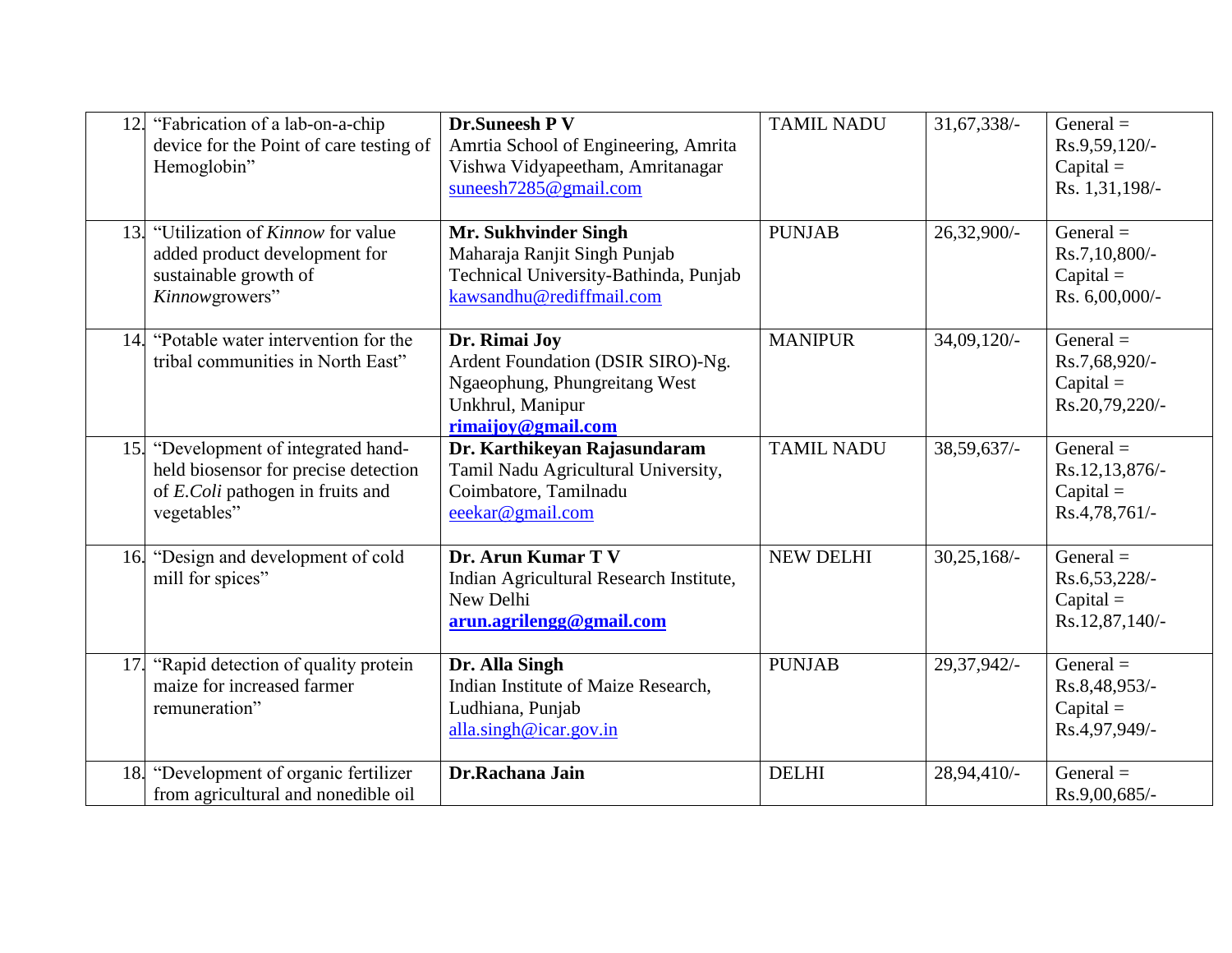| seed waste for enhancing crop<br>productivity"                                                                                     | Indian Institute of Technology-Delhi,<br>Delhi<br>rachnaenator@gmail.com                                                             |                                 |             | $Capital =$<br>Rs.61,425/-                                     |
|------------------------------------------------------------------------------------------------------------------------------------|--------------------------------------------------------------------------------------------------------------------------------------|---------------------------------|-------------|----------------------------------------------------------------|
| 19. "Reclamation of tomato plant waste<br>into eco-friendly and commercially<br>viable paper products"                             | Dr.Seeni Meera K<br>Madanapalle Institute of Technology<br>And Science-Madanapalle, Andhra<br>Pradesh<br>drseenimeerak@mits.ac.in    | <b>ANDHRA</b><br><b>PRADESH</b> | 28,81,503/- | General $=$<br>Rs.7,43,994/-/-<br>$Capital =$<br>Rs.9,49,949/- |
| "Nanoparticle based novel oral<br>20.<br>biofilm recombinant vaccine model<br>for aquaculture"                                     | Dr. Naveen Kumar B T<br>Guru Angad Dev Veterinary And<br>Animal Sciences University-Ludhiana,<br>Punjab<br>naveenkumar504@gmail.com  | <b>PUNJAB</b>                   | 32,78,610/- | General $=$<br>Rs.8,68,545/-<br>$Capital =$<br>Rs.9,09,425/-   |
| "Acoustic Red Palm Weevil<br>21.<br>Detector for early warning and<br>mitigation of crop loss (ARPWD)"                             | <b>Ms. Nimmy Pathrose</b><br>Centre For Development of Advanced<br>Computing, Thiruvananthapuram,<br>Kerala<br>nimmyranjit@gmail.com | <b>TAMIL NADU</b>               | 29,83,200/- | General $=$<br>Rs.14,19,850/-<br>$Capital =$<br>Rs.1,00,000/-  |
| "Development of silkworm rearing<br>22.<br>technique for production of naturally<br>coloured cocoons and fibre"                    | Ms. Deepa H N<br>Sir M Visvesvaraya Institute of<br>Technology, Bangalore-Bangalore,<br>Karnataka<br>deepuhn3@gmail.com              | <b>KARNATAKA</b>                | 24,86,660/- | General $=$<br>Rs.10,62,060/-<br>$Capital =$<br>Rs.3,90,600/-  |
| 23.<br>"Development and evaluation of<br>endophyticactino bacteria based<br>formulation against clinical MRSA<br>and VRSA strains" | Dr. Bhim Pratap Singh<br>Mizoram University, Aizawl, Mizoram-<br>796004<br>bhimpratap@mzu.edu.in                                     | <b>MIZORAM</b>                  | 29,28,508/- | General $=$<br>Rs.9,19,820/-<br>$Capital = Nil$                |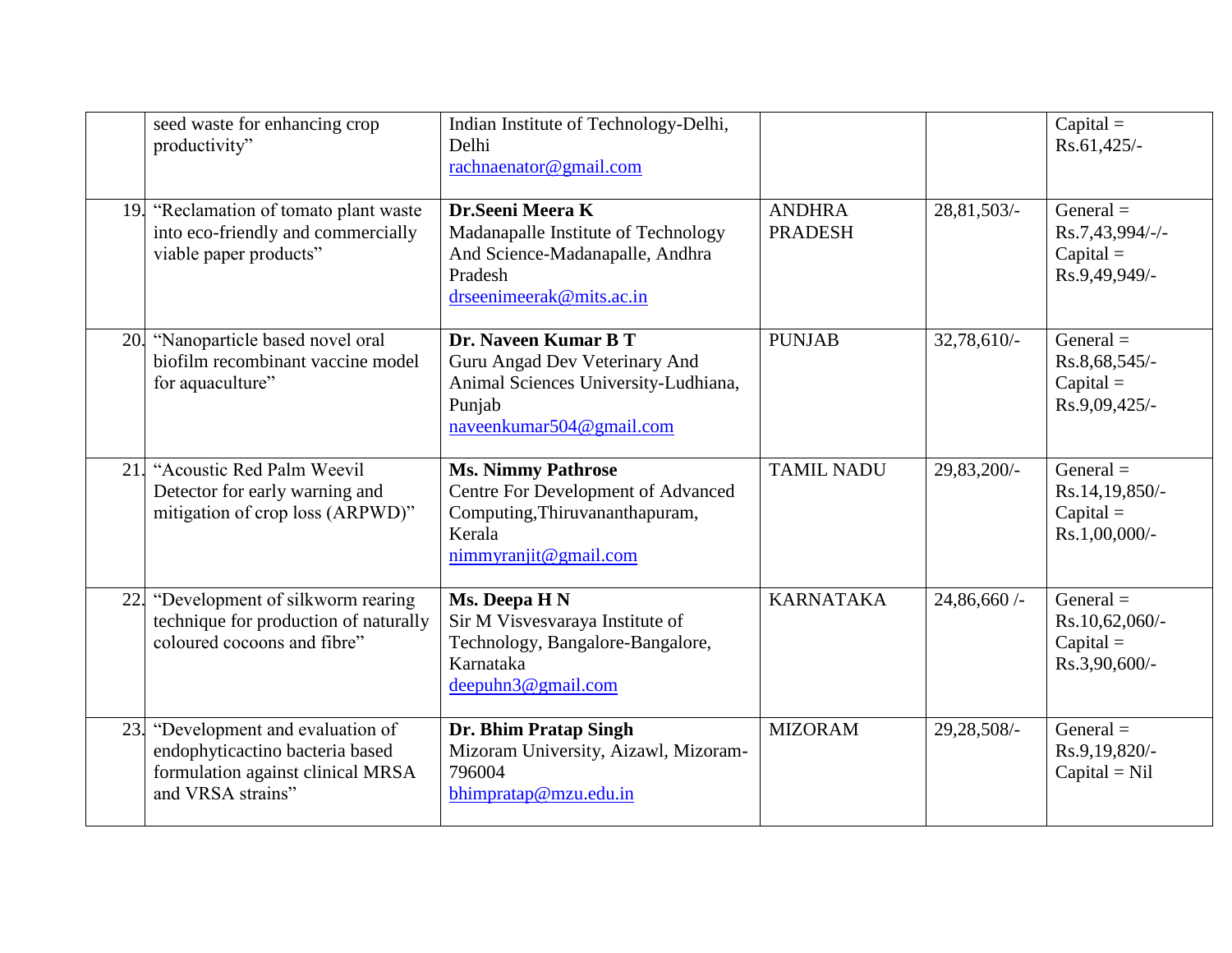| 24. | Development of Cost Effective<br>Clean Energy Generation and<br><b>Storage System for Rural Areas</b>                                                                         | <b>Km. Rama Kanti</b><br><b>Institute of Technology Roorkee</b><br>ramakanti03oct@gmail.com                                                | <b>UTTARAKHAND</b>                | 38, 15, 875/- | General $=$<br>Rs.9,85,494/-<br>$Capital =$<br>Rs.11,91,881/- |
|-----|-------------------------------------------------------------------------------------------------------------------------------------------------------------------------------|--------------------------------------------------------------------------------------------------------------------------------------------|-----------------------------------|---------------|---------------------------------------------------------------|
| 25. | Agriwaste management by<br>developing hygroscopic rice straw<br>pellets for alleviating drought stress<br>and improving soil fertility through<br>microbial intervention      | <b>Ms. Pallavi Agarwal</b><br><b>CSIR-National Botanical Research</b><br>Institute, Lucknow, UP<br>pallavinbri@yahoo.com                   | <b>UTTAR</b><br><b>PRADESH</b>    | $24,04,561/-$ | General $=$<br>Rs.6,22,415/<br>$Capital =$<br>Rs.3,54,730/-   |
| 26. | "Valorization of cottonseed meal<br>Extraction of quality protein for<br>improving livelihood of cotton<br>farmers"                                                           | Dr. Manoj Kumar<br><b>ICAR-Central Research Institute for</b><br>Research on Cotton Technology,<br>Mumbai<br>manojkumarpuniya114@gmail.com | <b>MAHARASHTRA</b>                | 22,39,502/-   | General $=$<br>Rs.8,93,492/-<br>$Capital =$<br>Rs.2,66,860/-  |
| 27. | "Application of Indigenous<br>entomopathogenic nematodes as bio<br>control agents for the management<br>of insect pests in tomato"                                            | Dr. Neelam Thakur<br>Eternal University Baru Sahib, District<br>Sirmour Himachal Pradesh<br>jschauhan88111@gmail.com                       | <b>HIMACHAL</b><br><b>PRADESH</b> | 28,79,668/-   | General $=$<br>Rs.6,60,828/-<br>$Capital =$<br>Rs. 9,98,280/- |
| 28. | "Biosynthesis, production and<br>formulation of<br>larvicidalbiosurfactants for<br>controlling mosquito and housefly<br>growth biosurfnet"                                    | Dr.Chinmay Hazra<br>Indian Institute of Technology<br>Kharagpur, West Bengal<br>hazracd@gmail.com                                          | <b>WEST BENGAL</b>                | 24,74,700/-   | General $=$<br>Rs.8,08,800/-<br>$Capital =$<br>Rs.50,000/-    |
| 29. | "Implementation of WHO ANC<br>Model using web based application<br>in primary, secondary and tertiary<br>health care levels by trained health<br>care providers, semi-skilled | Dr. K Aparna Sharma<br>All India Institute of Medical Sciences,<br>New Delhi<br>k_aparna1@rediffmail.com                                   | <b>NEW DELHI</b>                  | 19,75,552/-   | General $=$<br>Rs.7,67,956/-<br>Capital=<br>Rs.5,70,276/-     |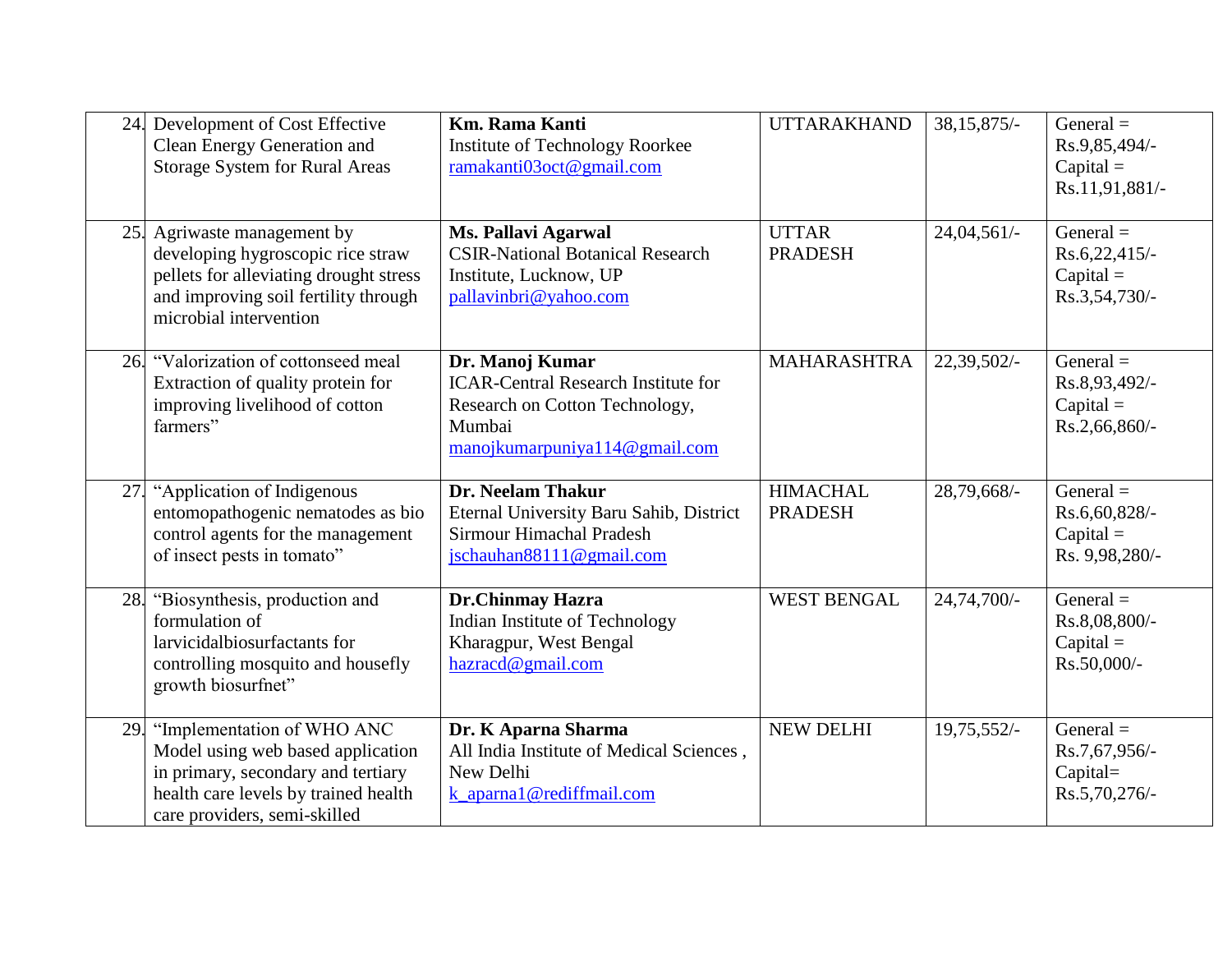|            | healthcare providers and community<br>health workers"                                                                                                                 |                                                                                                                                       |                  |                |                                                                 |
|------------|-----------------------------------------------------------------------------------------------------------------------------------------------------------------------|---------------------------------------------------------------------------------------------------------------------------------------|------------------|----------------|-----------------------------------------------------------------|
| 30.        | "Deployment of polymerase spiral<br>reaction as "point-of-care"<br>diagnostic toolkits to detect<br>Staphylococcal and Salmonella<br>contamination of food at source" | Dr. A Arun Prince Milton<br><b>ICAR Regional Complex for NEH</b><br>Region, Umiam, Meghalaya<br>vetmilton@gmail.com                   | <b>MEGHALAYA</b> | 18,59,980/-    | General $=$<br>Rs.9,01,740/-                                    |
| 31.        | "Synthetic microbial community as a<br>novel approach to combat biotic<br>stress in pigeon pea"                                                                       | Dr.Sakshi Tewari<br>IIT Delhi, Hauz Khas<br>sakshi.ihskas@yahoo.com                                                                   | NEW DELHI        | 32,82,254/-    | General $=$<br>Rs.10,34,204/-<br>$Capital =$<br>Rs.3,49,650/-   |
| 32.        | "Development and evaluation of<br>integrated pest management module<br>to control fruit flies"                                                                        | Dr. Seema Rani<br>Chandigarh University-Mohali, Punjab<br>zoroseema@yahoo.co.in                                                       | <b>PUNJAB</b>    | 31,59,860/-    | General $=$<br>Rs.8,39,300/-<br>$Capital =$<br>Rs.9,13,000/-    |
| 33.        | "Solar driven technological<br>interventional in manufacturing of<br>ice bank tank IBT for milk cooling at<br>dairy farms."                                           | Mr. Narender Kumar Chandla<br>Guru Angad Dev Veterinary and<br>Animal Sciences University, Ludhiana,<br>Punjab<br>chandla84@gmail.com | <b>PUNJAB</b>    | $28,37,373/$ - | General $=$<br>Rs.6,70,407/-<br>$Capital =$<br>Rs.8,97,750/-    |
|            | 34. An accurate, environment friendly<br>and fully automatic ppb level arsenic<br>analyzer.                                                                           | Dr. Arup Kumar Ghosh<br>Dharmsinh Desai University-Nadiad,<br>Gujarat<br>arupchem87@gmail.com                                         | <b>GUJARAT</b>   | 21,94,701/-    | General $=$<br>Rs.5,45,847/-<br>$Capital =$<br>$Rs.6,00,214/$ - |
| <b>35.</b> | High performance lead free triple<br>cation perovskite solar cell with<br>enhanced stability.                                                                         | Mr. Abhinav Bhatnagar                                                                                                                 | <b>RAJASTHAN</b> | 29,26,700/-    | General $=$<br>Rs.3,74,700/-                                    |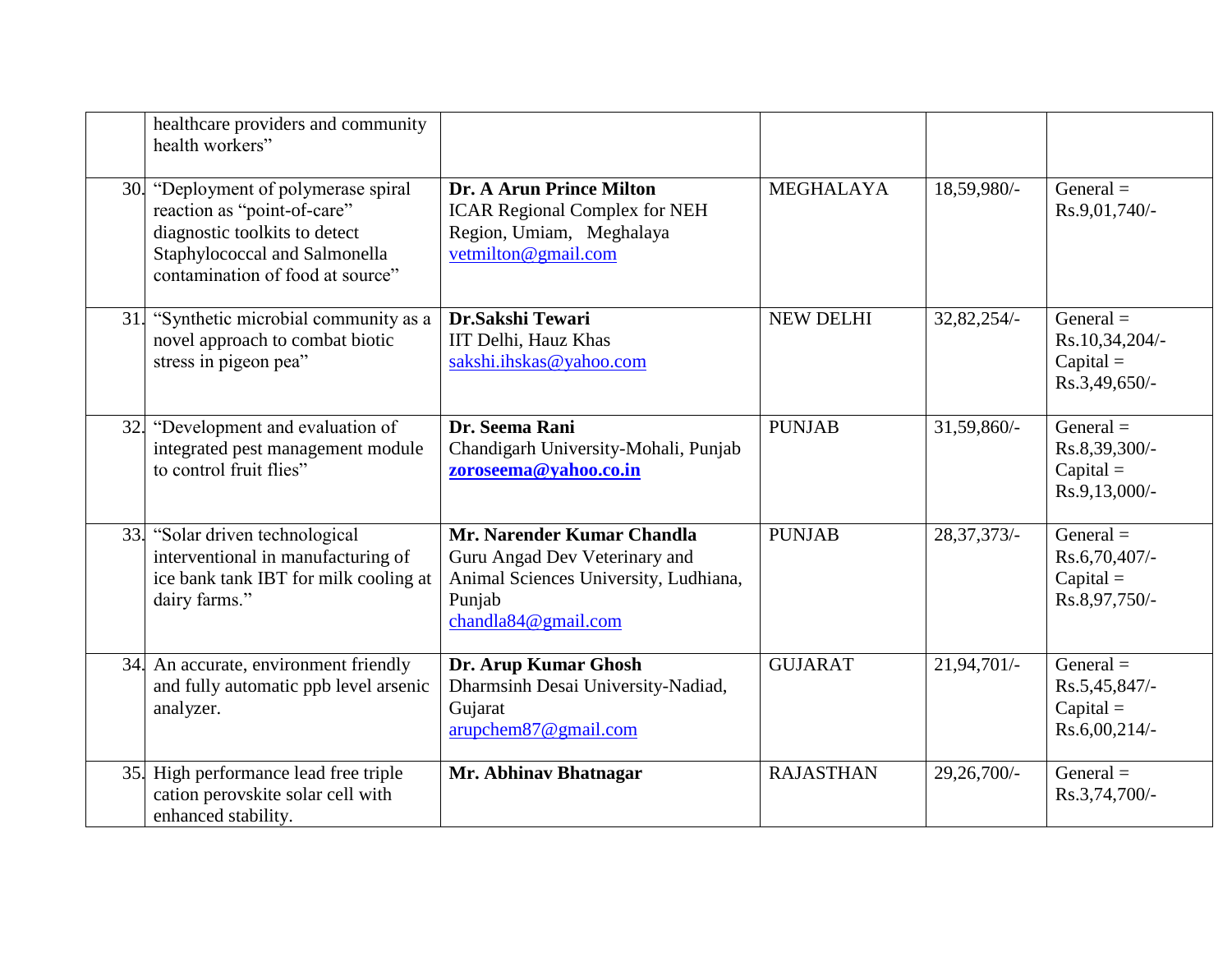|     |                                                                                                                                                                     | Malaviya National Institute of<br>Technology, Jaipur, Rajasthan<br>abhinav.jrf@mnit.ac.in                                                 |                    |               | $Capital =$<br>Rs.21,00,000/-                                 |
|-----|---------------------------------------------------------------------------------------------------------------------------------------------------------------------|-------------------------------------------------------------------------------------------------------------------------------------------|--------------------|---------------|---------------------------------------------------------------|
|     | 36. Developing low cost smart crop<br>monitoring system using wireless<br>sensor network for tomato<br>cultivation.                                                 | Ms. Rana Gill<br>Chandigarh University, Gharuan,<br>Mohali<br>er.harjotgill@gmail.com                                                     | <b>PUNJAB</b>      | $30,69,660/-$ | General $=$<br>Rs.8,29,100/-<br>$Capital =$<br>Rs.10,86,000/- |
| 37. | Mitigating scarcity of stone<br>aggregates in pavement construction<br>using locally available materials<br>stabilization techniques.                               | Dr. Partha Pratim Sarkar<br>National Institute of Technology, West<br>Tripura, Tripura<br>ps_partha@yahoo.com                             | <b>TRIPURA</b>     | 24,85,435/-   | General $=$<br>Rs.5,86,195/-<br>$Capital =$<br>Rs.9,97,500/-  |
| 38. | Development of a fully automated<br>municipal solid waste segregator<br>with advanced sensing module using<br>application specific integrated micro<br>controllers. | <b>Prof. Baskar S</b><br>Karpagam Academy of Higher<br>Education, Coimbatore, Tamilnadu.<br>basker.s@kahedu.edu.in                        | <b>TAMIL NADU</b>  | 32,64,360/-   | General $=$<br>Rs.7,24,980/-<br>Capital=<br>Rs.13,09,800/-    |
| 39. | Development of solar-biomass<br>hybrid self-sustaining fish<br>processing unit for livelihood<br>upliftment of economically<br>disadvantaged people of Mizoram.     | Mr. Subho Samanta<br><b>CSIR-Central Mechanical Engineering</b><br>Research Institute, Durgapur, West<br>Bengal<br>samantasubho@gmail.com | <b>WEST BENGAL</b> | 27,95,846/-   | General $=$<br>Rs.6,55,826/-<br>$Capital=$<br>Rs.14,46,200/-  |
| 40. | Mobile App for assisting Indian<br>farmers in improving yield by<br>automatic identification of plant<br>diseases (Rice and Tomato).                                | Dr. Sundaresan Raman<br>Birla Institute of Technology and<br>Science, Pilani, Rajasthan<br>sundaresan.r@gmail.com                         | <b>RAJASTHAN</b>   | $17,73,158/-$ | General $=$<br>Rs.4,77,236/-<br>Capital=<br>Rs.3,72,362/-     |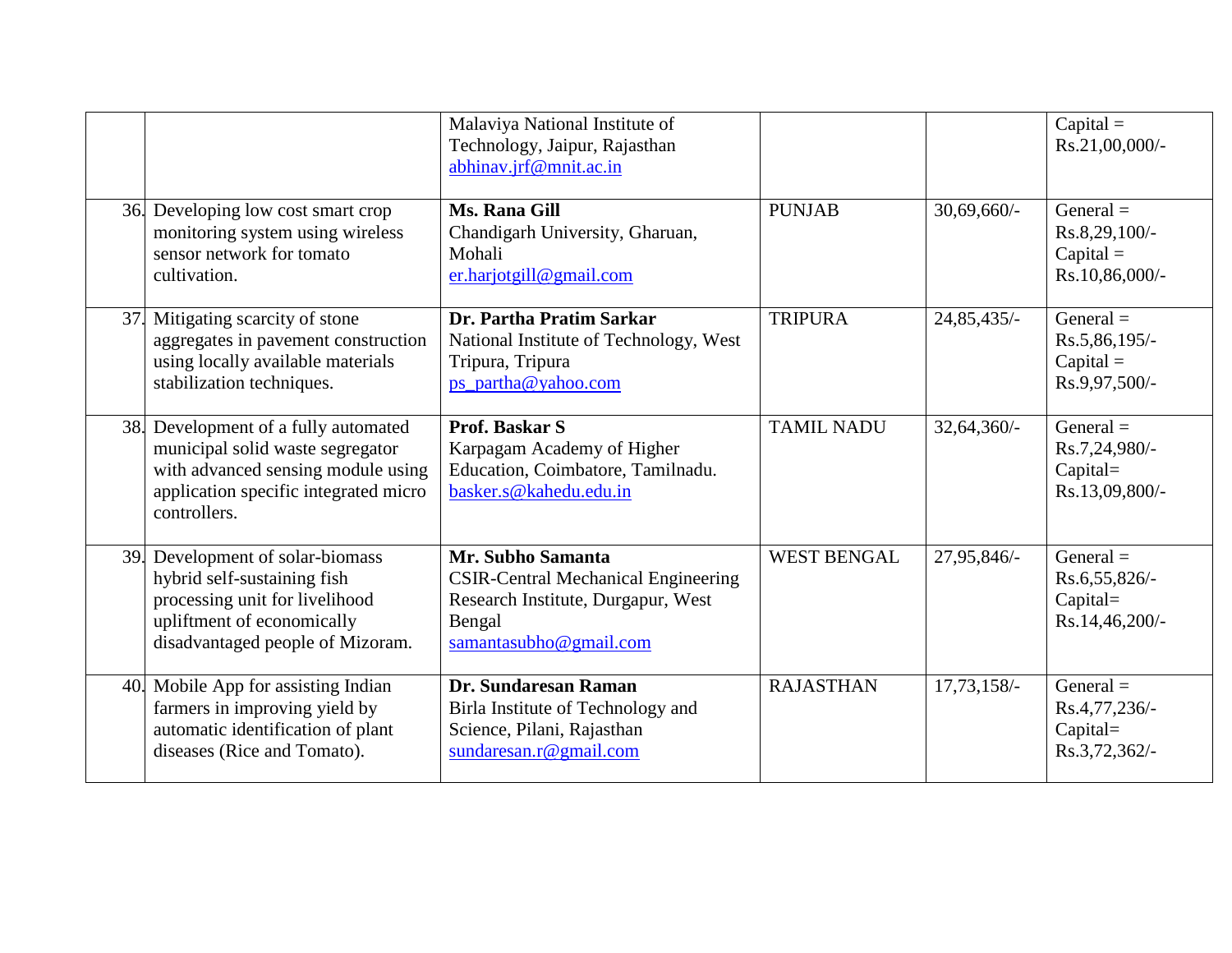| 41. "Salinity and drought stress"      | Dr. Gajender                                | <b>HARYANA</b> | 24, 54, 586/- | $General =$     |
|----------------------------------------|---------------------------------------------|----------------|---------------|-----------------|
| adaptability of cactus (Opuntia ficus- | <b>ICAR- Central Soil Sailnity Research</b> |                |               | $Rs.7,45,800/-$ |
| indica) as potential forage in arid    | Institute,                                  |                |               | $Capital = Nil$ |
| environments"                          | Karnal, Haryana                             |                |               |                 |
|                                        | gajender.icar@gmail.com                     |                |               |                 |

## **Technology Intervention Addressing Societal Needs(TIASN)**

|    | "Design and development"<br>of novel mechanical<br>gripper robotic arm for<br>bore well rescue<br>operations"                                                                                                  | Dr. Sridhar KP<br>Karpagam University Karpagam<br>Academy of Higher Education,<br>Coimbatore, Tamil Nadu - 641021<br>capsridhar@gmail.com                     | <b>TAMIL NADU</b> | 54, 18, 380/-  | $General =$<br>Rs.13,89,500/- Capital<br>$=$<br>$Rs.23,01,000/$ - |
|----|----------------------------------------------------------------------------------------------------------------------------------------------------------------------------------------------------------------|---------------------------------------------------------------------------------------------------------------------------------------------------------------|-------------------|----------------|-------------------------------------------------------------------|
| 2. | "Providing potable water"<br>using functionalized<br>cellulose as catalyst from<br>locally available biomass"                                                                                                  | Prof. Anupama Sharma<br>Dr. SSB University Institute of<br>Chemical Engineering and<br>Technology, Punjab University,<br>Chandigarh<br>anupamasharma@pu.ac.in | <b>PUNJAB</b>     | $47,03,320/-$  | General $=$<br>Rs.13,04,118/- Capital<br>$=$<br>$Rs.10,43,830/-$  |
| 3. | "To develop a replicable"<br>peer based psychological<br>$-$ first $-$ aid model of<br>services for Tihar inmates<br>and assess the feasibility<br>and efficacy of the<br>psychological first aid<br>services" | Dr. Vinit Bhargava<br>Mental health Foundation India<br>Lajpat Nagar, New Delhi<br>indiamhf@gmail.com                                                         | <b>NEW DELHI</b>  | $26,70,800/$ - | $General =$<br>$Rs.13,35,400/-$                                   |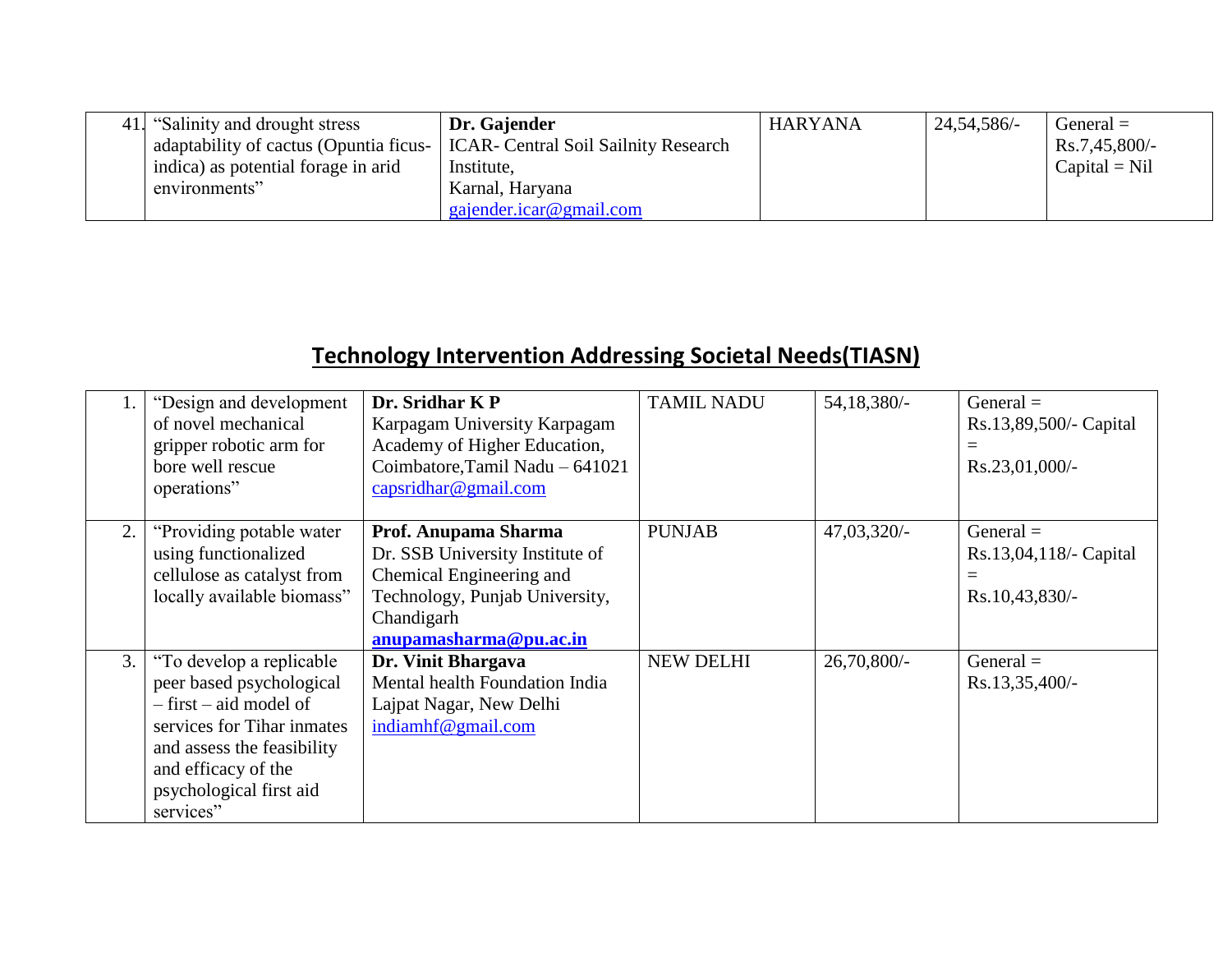| $\overline{4}$ . | "Technological<br>interventions for socio -<br>economic upliftment of<br>rural farming women, an<br>initiative for development<br>of Mastitis free model<br>villages." | Dr. Mohd Iqbal Yatoo<br>Sher-e-Kashmir University of<br>Agricultural Sciences &<br>Technology of Kashmir,<br>Shalimar, Srinagar, J & K<br>iqbalyatoo@gmail.com                            | JAMMU &<br><b>KASHMIR</b> | 29,16,247/    | General $=$<br>$Rs.8,49,057/-$ Capital =<br>Rs.4,98,750/-     |
|------------------|------------------------------------------------------------------------------------------------------------------------------------------------------------------------|-------------------------------------------------------------------------------------------------------------------------------------------------------------------------------------------|---------------------------|---------------|---------------------------------------------------------------|
| 5.               | "Stoichiometry agriculture<br>through organic farming<br>and its codification for<br>social entrepreneurship<br>and harmonious living"                                 | Dr. Vivek Sharma<br><b>Chandigarh University</b><br>Mohali, Punjab<br>richaihbt332@gmail.com                                                                                              | <b>PUNJAB</b>             | 26,88,594     | General $=$<br>Rs.6,67,794/-<br>$Capital =$<br>Rs.10,00,000/- |
| 6.               | Portable development of<br>intervention for<br>microclimate moderation<br>for tractor operator<br>comfort                                                              | Dr. Tapan Kumar Khura<br>Division of Agricultural<br>Engineering, ICAR - Indian<br><b>Agricultural Research Institute</b><br>(IARI), PUSA,<br>New Delhi - 12<br>tapan.khura@icar.gov.in   | <b>NEW DELHI</b>          | 29,83,200/-   | General $=$<br>Rs.?<br>$Capital =$<br>Rs.7,00,000/-           |
| 7.               | Design and Development<br>of Compact Utility Tractor<br>- For socio-economic<br>uplift of marginal and<br>small farmers                                                | Dr. Subrata Kumar Mandal<br><b>CSIR</b> - Central Mechanical<br>Engineering Research Institute,<br>Mahatma Gandhi Avenue,<br>Durgapur - 713209, West Bengal<br>subrata.mandal72@gmail.com | <b>WEST BENGAL</b>        | $30,36,491/-$ | General $=$<br>Rs.12,34,531/-<br>$Capital =$<br>Rs.7,71,160/- |
| 8.               | Development of Low Cost<br>- Efficient Charging<br><b>Station for Electric</b><br>Vehicle (EV) Charging<br>Applications                                                | Dr. Naresh Pasula<br>VNR Vignana Jyothi Institute of<br>Engineering and Technology,<br>Vignana Jyothi Nagar, Pragati                                                                      | <b>TELANAGANA</b>         | 8,76,908/-    | General $=$<br>Rs.95,719/-<br>$Capital =$<br>Rs.2,97,189/-    |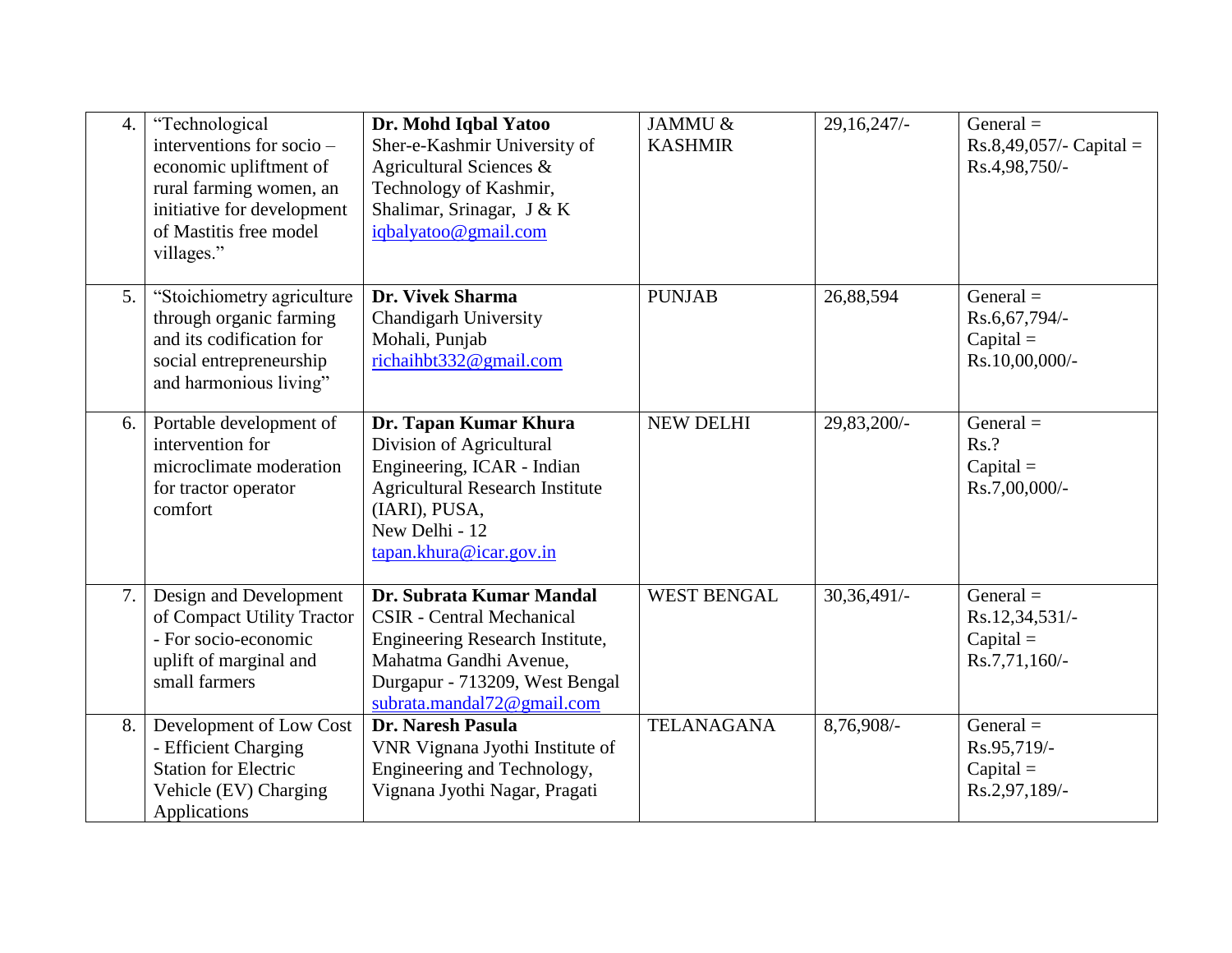|     |                                                                                                                                      | Nagar, Nizampet (s.o),<br>Hyderabad, Telangana - 500090<br>naresh24202@gmail.com                                                     |                                 |               |                                                                   |
|-----|--------------------------------------------------------------------------------------------------------------------------------------|--------------------------------------------------------------------------------------------------------------------------------------|---------------------------------|---------------|-------------------------------------------------------------------|
| 9.  | Portable Laboratory<br>Workbench for Learning<br>and Prototyping                                                                     | <b>Mr. Divneet Singh Kapoor</b><br>Chandigarh University, Garuan,<br>Mohali, Punjab - 140413<br>divneet.ece@cumail.in                | <b>PUNJAB</b>                   | $36,31,526/-$ | General $=$<br>Rs.5,91,339/-<br>$Capital =$<br>Rs.23,49,387/-     |
| 10. | "Improving livelihood of<br>prajapatis of Devas<br>District of M.P. through<br>scientific interventions"                             | Dr. Gurpal Singh Jarial<br>Sampada Institute For Social<br>Awareness Samiti, Bhopal,<br>Madhya Pradesh<br>$dr$ . jarialgs @gmail.com | <b>MADHYA</b><br><b>PRADESH</b> | 59,51,517/    | General<br>$=Rs.19,23,247/-$ Capital<br>$\equiv$<br>Rs.7,08,470/- |
|     | 11. Hydraulic Design of Ash<br>Disposal System of<br>Thermal Plant to minimize<br>the heavy metal<br>Contamination of<br>Groundwater | Dr. Satish Kumar<br>National Institute of Technology<br>Jamshedpur, Jharkhand                                                        | <b>JHARKHAND</b>                | 22,21,381/    | General $=$<br>$Rs.3,42,557/-$<br>$Capital =$<br>Rs.17,65,824/-   |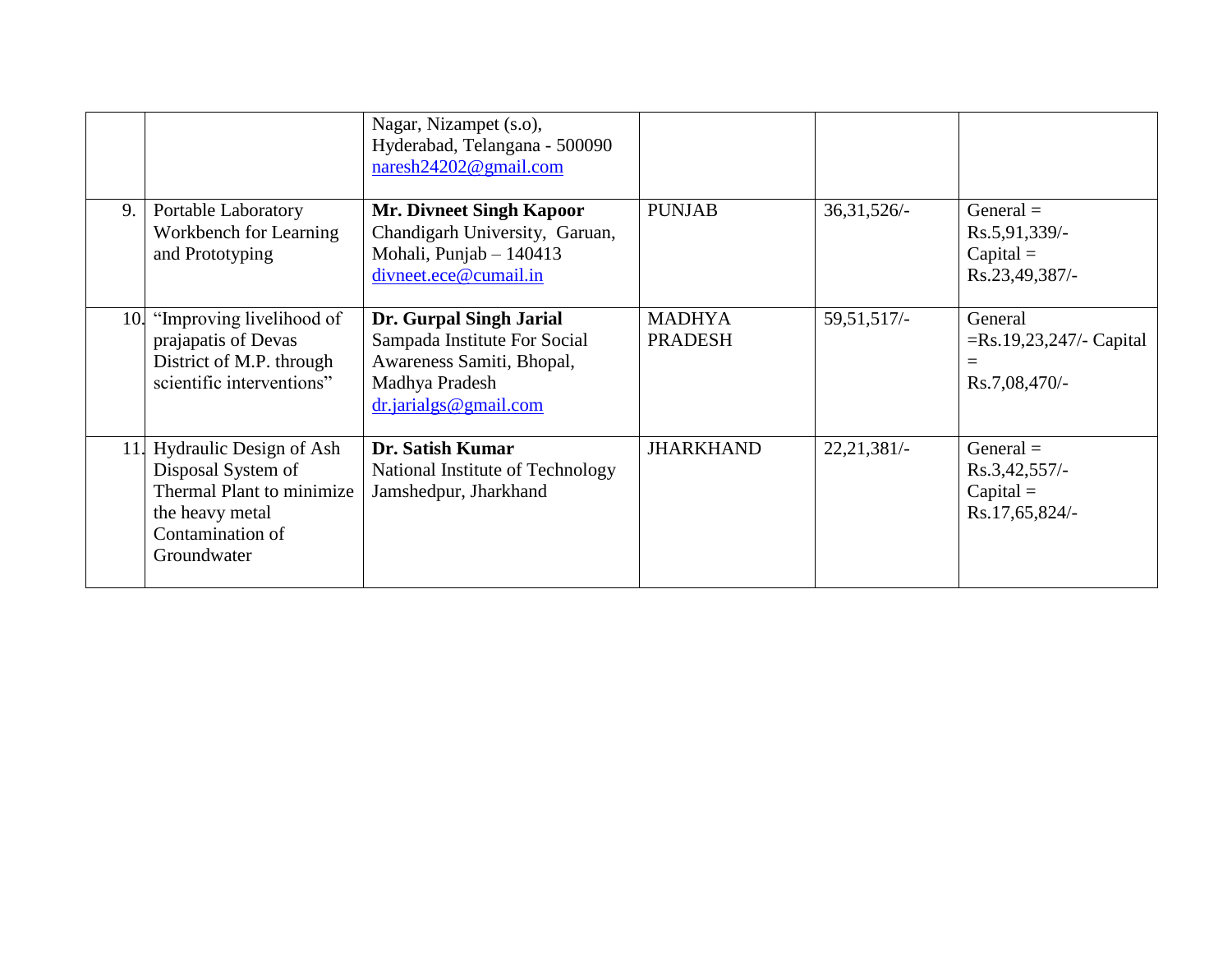## **TECHNOLOGY INTERVENTIONS FOR DISABLED AND ELDERLY (2018-2019)**

| <b>S1.</b> | <b>Title of the Project</b>       | Name of the PI & Organization     | <b>State</b>     | <b>Amount sanctioned</b> | <b>Amount released</b> |
|------------|-----------------------------------|-----------------------------------|------------------|--------------------------|------------------------|
| No.        |                                   | Address, Email ID                 |                  | for the project          | (capital & general)    |
| 1.         | Functionally graded prosthetics   | Prof. K L Narayana,               | <b>ANDHRA</b>    | G: Rs.32,64,420/-        | Rs. $11,99,000/$ - (G) |
|            | and biomedical implants with      | KLEF University,                  | <b>PRADESH</b>   | $C: Rs.35,87,438/$ -     | $Rs. 35,87,438/-(C)$   |
|            | optimal porosity                  | Vaddeswaram-522502, Guntur Dt.    |                  | Total: Rs. 68,51,858/-   | Total: Rs. 47,86,438/- |
|            | SEED/TIDE/2018/33                 | drkln@kluniversity.in             |                  |                          |                        |
| 2.         | www.oldagesolutions.org - a       | Prof. A. B. Dey,                  | <b>DELHI</b>     | G: Rs. 47,38,032/-       | G: Rs.16,49,344/-      |
|            | web portal for welfare of older   | Department of Geriatric Medicine, |                  |                          |                        |
|            | people                            | All India Institute of Medical    |                  |                          |                        |
|            | SSD/NI/026/2007-TIE               | Science (AIIMS), Ansari Nagar,    |                  |                          |                        |
|            |                                   | New Delhi-110029                  |                  |                          |                        |
|            |                                   | abdey@hotmail.com                 |                  |                          |                        |
| 3.         | Pelvic<br>Technology-assisted     | Dr. Uttama Lahiri,                | <b>GUJARAT</b>   | G: Rs.35,72,255/-        | Rs.11,82,000/- G       |
|            | Motion Characterization<br>and    | Electrical<br>Department<br>of    |                  | C: Rs.19,30,999/-        | Rs.19,30,999/- C       |
|            | Gait Rehabilitation for<br>the    | Engineering, Indian Institute of  |                  | Total: Rs.55,03,254/-    | Total: 31,12,999/-     |
|            | Elderly                           | Technology<br>Gandhinagar,        |                  |                          |                        |
|            | SEED/TIDE/2018/58                 | Gandhinagar - 382355              |                  |                          |                        |
|            |                                   | uttamalahiri@iitgn.ac.in          |                  |                          |                        |
| 4.         | Designing of a prototype to       | Dr. Pramod K,                     | <b>KARNATAKA</b> | G: Rs. 20,98,044/-       | Rs.10,49,022/- G       |
|            | monitor Parkinson's disease in    | Department<br>of<br>Biomedical    |                  | C: Rs.12,00,848/-        | Rs. 12,00,848/- C      |
|            | elderly people by gait analysis   | Engineering, Manipal Institute of |                  | Total: Rs.32,98,892/-    | Total: 22,49,870/-     |
|            | piezoresistive<br>using           | Technology, Manipal Academy of    |                  |                          |                        |
|            | nanocomposites and machine        | Higher Education, Manipal -576    |                  |                          |                        |
|            | learning techniques               | 104                               |                  |                          |                        |
|            | SEED/TIDE/2018/37                 | pramod.kn@manipal.edu             |                  |                          |                        |
|            |                                   |                                   |                  |                          |                        |
| 5.         | Portable Intensive<br>and<br>care | Dr. Surya Narayan Panda           | <b>PUNJAB</b>    | G: Rs. 32,80,294/-       | Rs. 10,63,290/-G       |
|            | surveillance unit                 | Chitkara University,              |                  | C: Rs. $4,13,500/$ -     | $Rs. 4,13,500/$ - C    |
|            | SEED/TIDE/017/2016                | Punjab-140701                     |                  | Total Rs. 36,93,794      | Total: 14,76,790/-     |
|            |                                   | snpanda@chitkara.edu.in           |                  |                          |                        |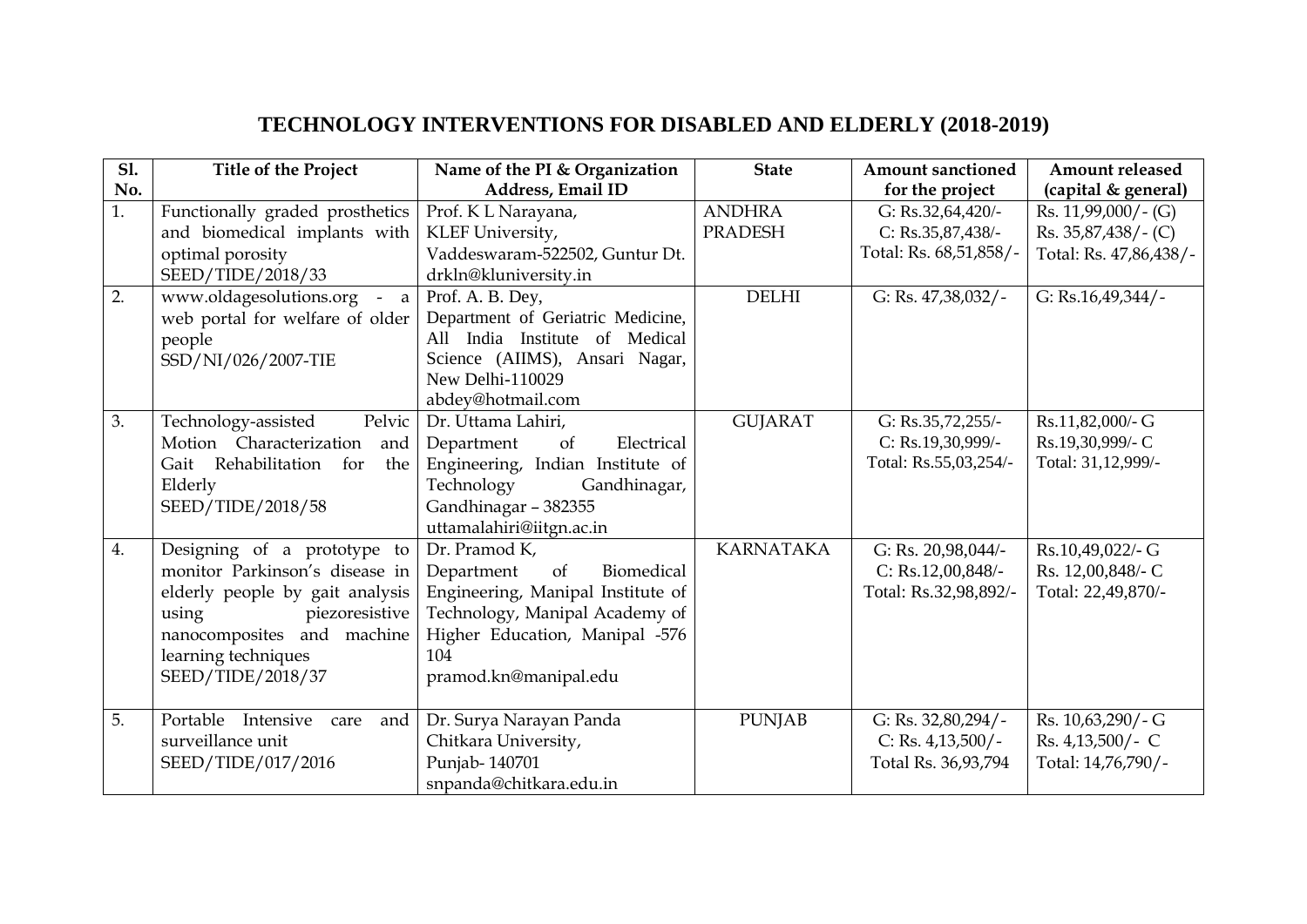| 6.  | Portable Intensive<br>care and<br>surveillance unit<br>SEED/TIDE/017/2016                                                                                          | Dr. Jagadish Lal Raheja, Chief<br>Scientist and Group Head, CSIR-<br>Central Electronics Engineering<br>Research Institute (CSIR-CEERI),<br>Pilani - 333031<br>jagdish.raheja.ceeri@gmail.com          | <b>RAJASTHAN</b>  | G: Rs. $24,66,260/$ -<br>Total Rs. 24,66,260                        | Rs. 8,40,900/-G                                                      |
|-----|--------------------------------------------------------------------------------------------------------------------------------------------------------------------|--------------------------------------------------------------------------------------------------------------------------------------------------------------------------------------------------------|-------------------|---------------------------------------------------------------------|----------------------------------------------------------------------|
| 7.  | Language to Regional<br>Sign<br>Language Converter (SLRLC)<br>SEED/TIDE/063/2016                                                                                   | Dr. Abhishek Sharma<br>Department of ECE<br>The LNM Institute of Information<br>Technology<br>Rupa ki Nangal, Via Jamdoli,<br>Post: Sumel, Jaipur<br>Rajasthan - 302031<br>abhisheksharma@lnmiit.ac.in | <b>RAJASTHAN</b>  | G: Rs. 32,61,561/-<br>$C:$ Rs. 10,26,600<br>Total: Rs. 42,88,161/-  | $Rs.12,62,521/-(G)$<br>$Rs.10,26,600/-(C)$<br>Total: Rs. 22,89,121/- |
| 8.  | Multimodal<br>Approaches<br>in<br>Teaching Science to Children<br>with Hearing Impairment<br>SEED/TIDE/2018/1                                                      | Dr Indu. H,<br>Department<br>Education,<br>of<br>Avinashilingam<br>for<br>Institute<br>Home Science<br>Higher<br>and<br>Education<br>for<br>Women,<br>Coimbatore - 641043<br>induedn@gmail.com         | <b>TAMIL NADU</b> | G: Rs. 20,78,320/-<br>$C:$ Rs. 3,39,162<br>Total: 24,17,482         | Rs. 9,35,800/-G<br>Rs. 3,39,162/- C<br>Total: 12,74,962/-            |
| 9.  | $\&$<br>Design<br>development<br>of<br>cognition<br>based<br>intelligent<br>mobility device for physically<br>challenged & for elderly people<br>SEED/TIDE/2018/13 | Dr. Sevvel, Professor, Department<br>of Mechanical Engineering, S.A.<br>Engineering<br>College,<br>Thiruverkadu,<br>Chennai,<br>Tamilnadu - 600 007<br>sevvelp@saec.ac.in                              | <b>TAMIL NADU</b> | G: $Rs.21,01,865/-$<br>C: $Rs.6,79,913/$ -<br>Total: Rs.27,81,778/- | Rs. 10,77,291/-G<br>Rs.6,79,913/-C<br>Total: Rs. 17,57,204/-         |
| 10. | Design and Development of a<br>Wearable Intelligent Navigation<br>Guidance (WING)<br>SEED/TIDE/2018/22                                                             | Dr. L Jayashree,<br>PSG College of Technology,<br>Peelamedu,<br>Coimbatore - 641004<br>jayashreecls@gmail.com                                                                                          | <b>TAMIL NADU</b> | G: Rs.37,23,926/-<br>C: Rs.18,77,970/-<br>Total: Rs.56,01,896/-     | Rs.12,43,636/- G<br>Rs.18,77,970/- C<br>Total: 31,21,606/-           |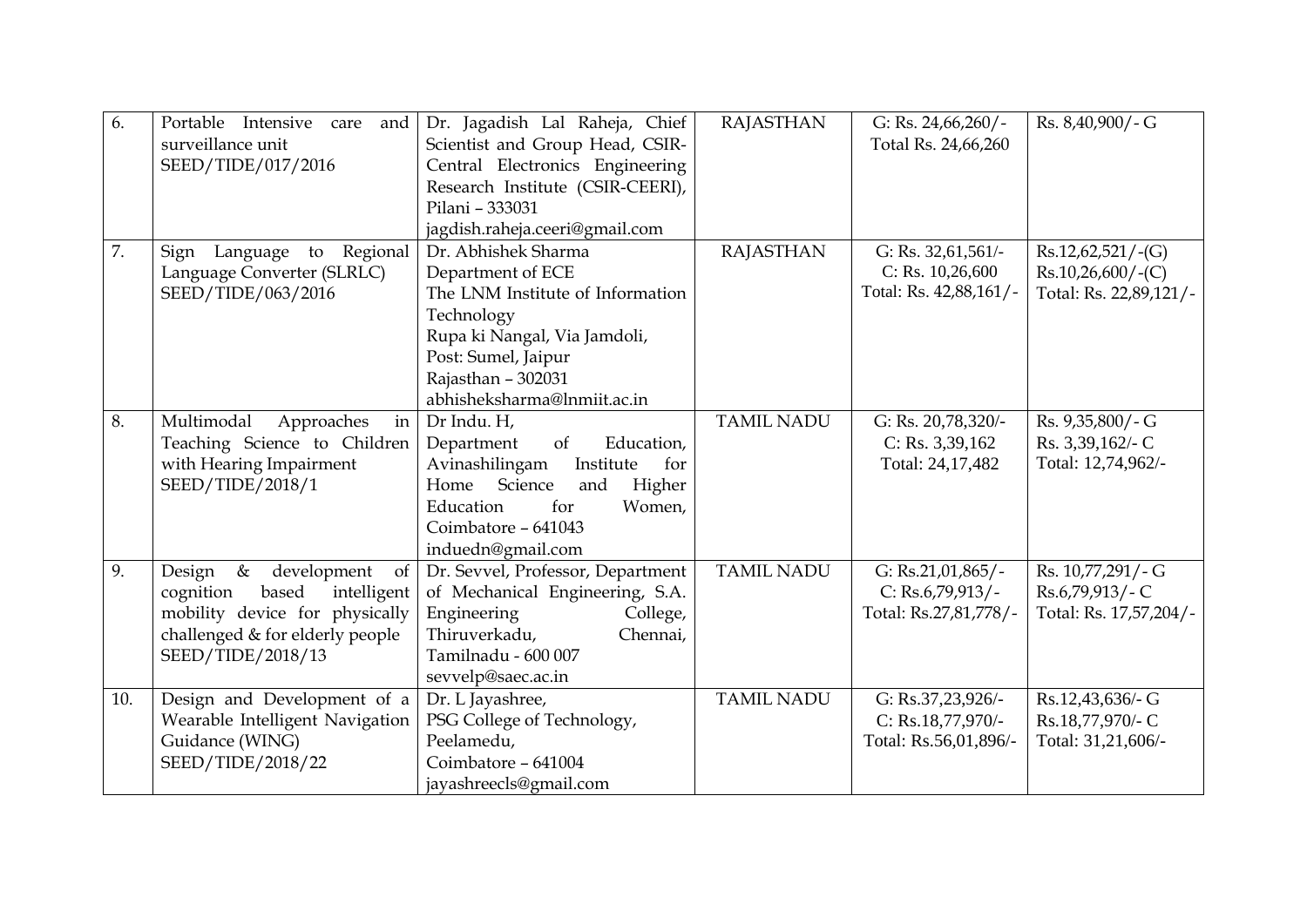| 11. | Effect of Millet Based Synbiotic    | Dr. P. Nazni,                         | <b>TAMIL NADU</b> | G: Rs. $31,67,600/-$   | $Rs. 8,91,500/ - (G)$  |
|-----|-------------------------------------|---------------------------------------|-------------------|------------------------|------------------------|
|     | Formulations<br>Yogurt<br><b>On</b> | Periyar University,                   |                   | C: Rs.6,04,000/-       | Rs. $6,04,000/$ - (C)  |
|     | Functional Constipation<br>and      | Salem-636011                          |                   | $Rs. 37,71,600/$ -     | Total: 14,95,500/-     |
|     | Gut Microflora in Elderly           | naznip@gmail.com                      |                   |                        |                        |
|     | Persons                             |                                       |                   |                        |                        |
|     | SEED/TIDE/2018/17                   |                                       |                   |                        |                        |
| 12. | An IoT based Smart Artificial       | Prof. Seshadhri Srinivasan,           | <b>TAMIL NADU</b> | G: Rs.35,84,426/-      | Rs.11,65,238/-G        |
|     | Pancreas and an ICT Platform        | of<br>Kalasalingam<br>Academy         |                   | C: $Rs.20,56,460/-$    | Rs.20,56,460/- C       |
|     | for Treating Diabetes               | Research and Education,               |                   | Total: Rs.56,40,886/-  | Total: 32,21,698/-     |
|     | SEED/TIDE/2018/59                   | Krishnankoil - 626126                 |                   |                        |                        |
|     |                                     | seshucontrol@gmail.com                |                   |                        |                        |
| 13. | Design and Development of an        | Dr. Sanjay Dubey                      | <b>TELANGANA</b>  |                        | $Rs. 9,79,084/-(G)$    |
|     |                                     |                                       |                   | G: Rs. 25,92,272/-     |                        |
|     | chip<br>Nadi Parikshan<br>on        | Department of Electronics and         |                   | C: Rs. $38,84,033/$ -  | $Rs. 38,84,033/-(C)$   |
|     | health<br>autonomous<br>care        | <b>Communication Engineering</b>      |                   | Total: Rs. 64,76,305/- | Total: Rs. 48,63,117/- |
|     | monitoring<br>system<br>using       | Padmasri Dr. B. V. Raju Institute     |                   |                        |                        |
|     | wireless sensor network             | of Technology                         |                   |                        |                        |
|     | SEED/TIDE/048/2013                  | Vishnupur, Narsapur                   |                   |                        |                        |
|     |                                     | sanjay.dubey@bvrit.ac.in              |                   |                        |                        |
| 14. | Simultaneous Localization and       | Dr. Suresh Merugu,                    | <b>TELANGANA</b>  | G: Rs.35,43,600/-      | Rs.11,70,000/- G       |
|     | Portable<br>Mapping<br>Assistive    | CMR College of Engineering and        |                   | C: Rs.18,39,600/-      | Rs.18,39,600/- C       |
|     | Device for Visually Impaired        | Technology, Hyderabad-501404          |                   | Total: Rs.53,83,200/-  | Total: 30,09,600/-     |
|     | People                              | msuresh@cmrcet.org                    |                   |                        |                        |
|     | SEED/TIDE/2018/55                   |                                       |                   |                        |                        |
| 15. | Design and development of low       | Dr. Y. Pandu Rangaiah,                | <b>TELANGANA</b>  | G: Rs.46,27,506/-      | Rs.15,11,302/- G       |
|     | power- low cost monitoring          | Vardhaman<br>College<br><sub>of</sub> |                   | C: $Rs.22,44,200/-$    | Rs.22,44,200/- C       |
|     | system for arrhythmia in elderly    | Shamshabad,<br>Engineering,           |                   | Total: Rs.68,71,706/-  | Total: Rs. 37,55,502/- |
|     | and young adults                    | Hyderabad                             |                   |                        |                        |
|     | SEED/TIDE/2018/61                   | y.pandurangaiah@vardhaman.org         |                   |                        |                        |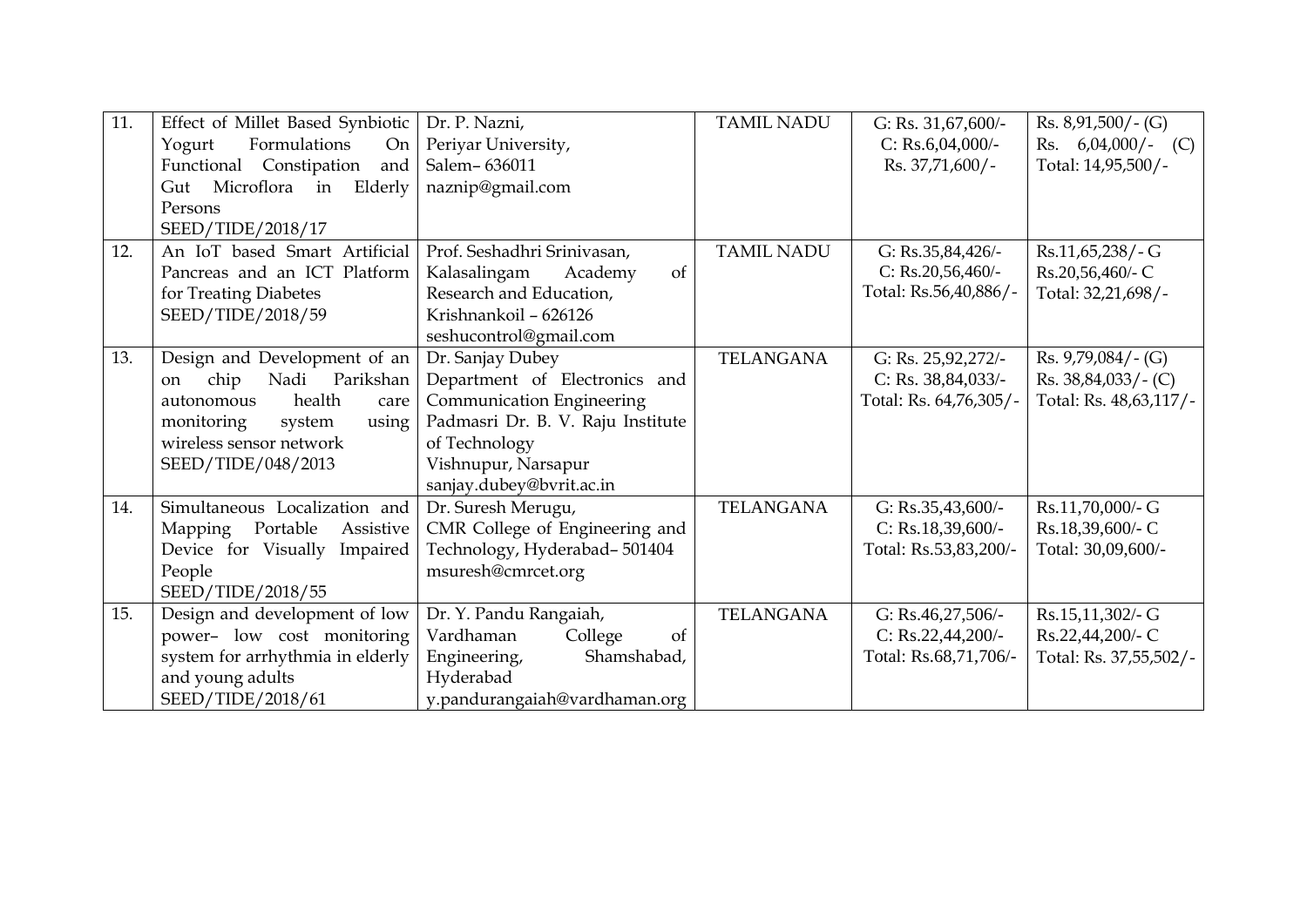## **TIME –LEARN PROJECT DURING 2018-19**

| S <sub>1</sub>   | <b>Title of the Project</b>                         | Name of the PI & Organization         | <b>State</b>    | <b>Amount</b>  | <b>Amount released</b> |
|------------------|-----------------------------------------------------|---------------------------------------|-----------------|----------------|------------------------|
| NO.              |                                                     | <b>Address, Email Id</b>              |                 | sanctioned for | (Capital $\&$          |
|                  |                                                     |                                       |                 | the project    | General) (Rs. in       |
|                  |                                                     |                                       |                 | (Rs. in crore) | Lakh) 2018-19          |
| 1.               | <b>Dissemination</b><br>and                         | Dr. Anil P Joshi, HESCO Dehradun      | <b>HIMACHAL</b> | Ongoing        | 17.95(G)               |
|                  | evaluation of technologies                          | & Dr. Ruchi Badola, WII Dehradun      | <b>PRADESH</b>  |                |                        |
|                  | through<br>networking<br>of                         |                                       |                 |                |                        |
|                  | institutes<br>various<br>and                        |                                       |                 |                |                        |
|                  | organization of mountain                            |                                       |                 |                |                        |
|                  | (Co-ordination<br>ecosystem                         |                                       |                 |                |                        |
|                  | project)                                            |                                       |                 |                |                        |
| 2.               | Technological Interventions                         | Dr. Lal Singh, HRG Shimla &           | <b>HIMACHAL</b> | Ongoing        | 10.00(G)               |
|                  | and Networking for Basic                            | Dr. Vaneet Jishtu, HFRI, Shimla       | <b>PRADESH</b>  |                |                        |
|                  | Community<br><b>Needs</b><br>$\overline{\text{in}}$ |                                       |                 |                |                        |
|                  | <b>Mountains</b><br>of Himachal                     |                                       |                 |                |                        |
| 3.               | Himalayas.<br>Enhancement of livelihood             | $R_{\cdot}$<br>K.<br>Maikhuri,<br>Dr. | <b>JAMMU</b>    | Ongoing        | 15.67 $(G)$            |
|                  | options based on locally                            | G. B. Pant Institute of Himalayan     | <b>KASMIR</b>   |                |                        |
|                  | available<br>resources<br>in <sub>1</sub>           | Environment and Development,          |                 |                |                        |
|                  | disaster affected villages in                       | Garhwal                               |                 |                |                        |
|                  | Kedar<br>of<br>valley                               |                                       |                 |                |                        |
|                  | Uttarakhand.                                        |                                       |                 |                |                        |
| $\overline{4}$ . | of<br>Application<br>native                         | Dr. H.R. Gautam, Dr. Y. S. Parmar     | <b>HIMACHAL</b> | Ongoing        | $11.16193$ (G)         |
|                  | botanical formulations for                          | University of Horticulture and        | <b>PRADESH</b>  |                |                        |
|                  | disease<br>in<br>management                         | Forestry, Solan.                      |                 |                |                        |
|                  | tomato,<br>capsicum<br>and                          |                                       |                 |                |                        |
|                  | cauliflower                                         |                                       |                 |                |                        |
| 5 <sub>1</sub>   | Promotion<br>of Polyhouse                           | Dr. D. K. Singh, G.B. Pant Univ. of   | <b>HIMACHAL</b> | Ongoing        | 11.00(G)               |
|                  | Vegetable<br>Production                             | Agric. & Tech., Pantnagar             | <b>PRADESH</b>  |                |                        |
|                  | Technology for livelihood                           |                                       |                 |                |                        |
|                  | security in Champawat and                           |                                       |                 |                |                        |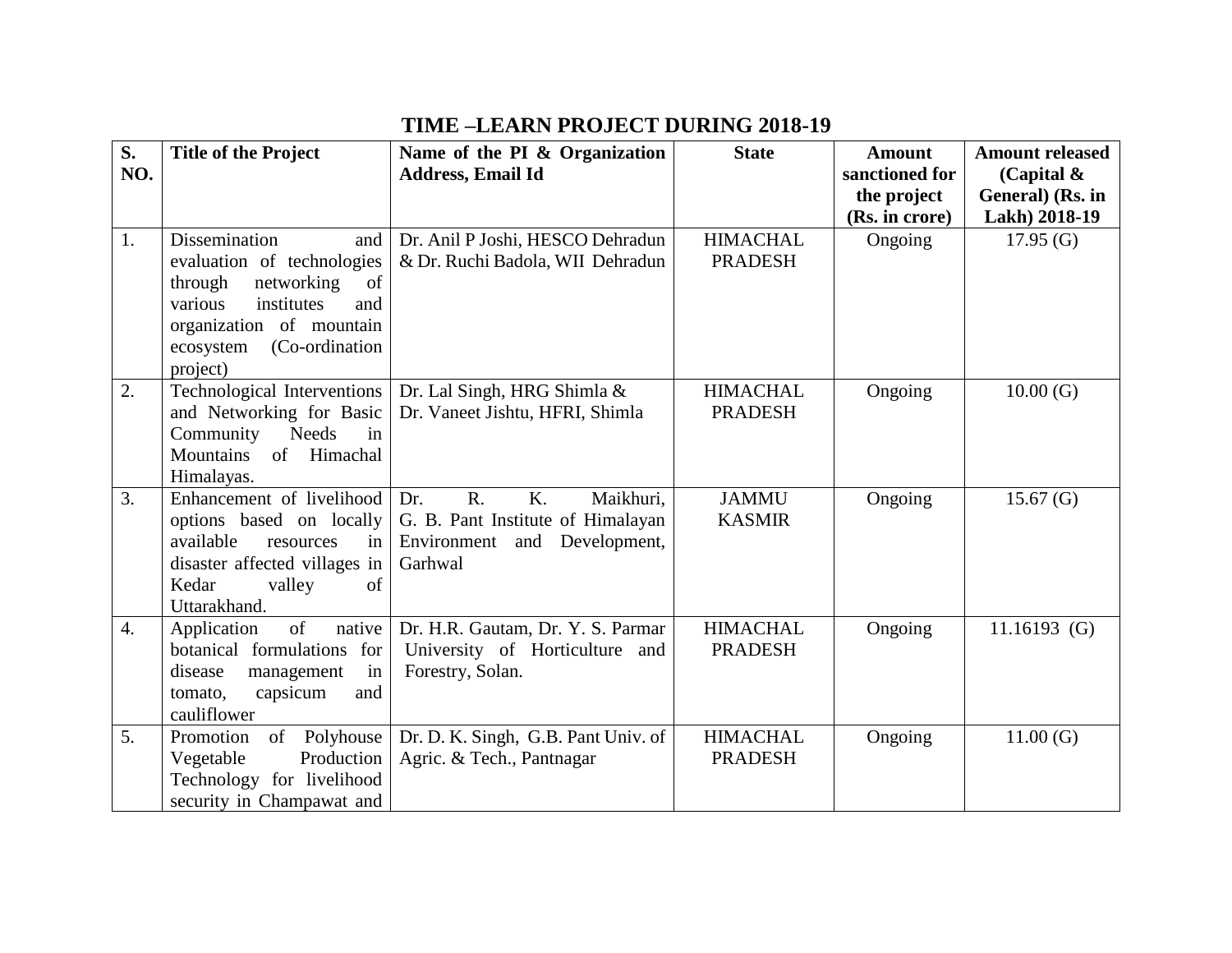|     | Pithoragarh border districts<br>of Uttarakhand.                                                                                                   |                                                                                                                     |                                   |         |                           |
|-----|---------------------------------------------------------------------------------------------------------------------------------------------------|---------------------------------------------------------------------------------------------------------------------|-----------------------------------|---------|---------------------------|
| 6.  | Demonstration<br>of  <br>technologies for improving<br>productivity of Rain-fed<br>area in Jammu District                                         | Dr. R. K. Srivastava, SKUAST-J,<br>Jammu                                                                            | <b>HIMACHAL</b><br><b>PRADESH</b> | Ongoing | 8.0(G)                    |
| 7.  | Establishment of virus free<br>elite mother block of apple<br>in the tribal areas of Kinnaur<br>Lahaul<br>Spiti<br>and<br>in<br>Himachal Pradesh. | Santosh<br>Watpade,<br><b>IARI</b><br>Dr.<br>Regional Station (CHC), Amartara<br>Cottage, Shimla, H.P.              | <b>UTTARAKHAND</b>                | Ongoing | 10.00(G)                  |
| 8.  | Farmer's<br>Mainstreaming<br>Varieties in Himachal and<br>Uttarakhand                                                                             | Dr. Mohar Singh, ICAR- NBPGR,<br>Shimla<br>& CSK-HPKV, Palampur                                                     | <b>NEW DELHI</b>                  | Ongoing | 11.82(G)                  |
| 9.  | gradation<br>of<br>Up<br>conventional river rope way<br>crossings exist in rural/hilly<br>terrains over main rivers.                              | Er. Ganga Ram, STD, Mandi.                                                                                          | <b>HIMACHAL</b><br><b>PREDESH</b> | Ongoing | 14.17 $(G)$               |
| 10. | Improving Livelihood and <b>Dr.</b><br>Ecology in three disaster<br>affected<br>of<br>area<br>Uttarakhand.                                        | <b>Kiran</b><br>Negi,<br>HESCO),<br>HESCO, Dehradun, Uttarakhand.                                                   | <b>HIMACHAL</b><br><b>PRADESH</b> | Ongoing | 11.54(G)                  |
| 11. | Eco-friendly<br>Multi-hazard<br>Construction<br>Resistant<br>Technologies and Habitat<br>Solutions.                                               | Ms. Zeenat Niazi, Society for<br>Development Alternatives, New<br>Delhi.                                            | <b>HIMACHAL</b><br><b>PRADESH</b> | Ongoing | 42.35 $(G)$<br>4.60 $(C)$ |
| 12. | Technological intervention<br>to improve production of<br>dairy and poultry in rainfed<br>areas of Jammu District.                                | Dr. Rajesh Katoch, Sher-e-Kashmir<br>University of Agricultural Sciences<br>and Technology of Jammu, R. S.<br>Pura. | JAMMU &<br><b>KASMIR</b>          | Ongoing | 11.92(G)                  |
| 13. | Innovative<br>technological<br>interventions<br>to address                                                                                        | Dr.Rizwan<br>Rashid,<br>Highland<br>Agriculture<br>Research<br>and                                                  | JAMMU &<br><b>KASMIR AND</b>      | Ongoing | 8.1(G)                    |